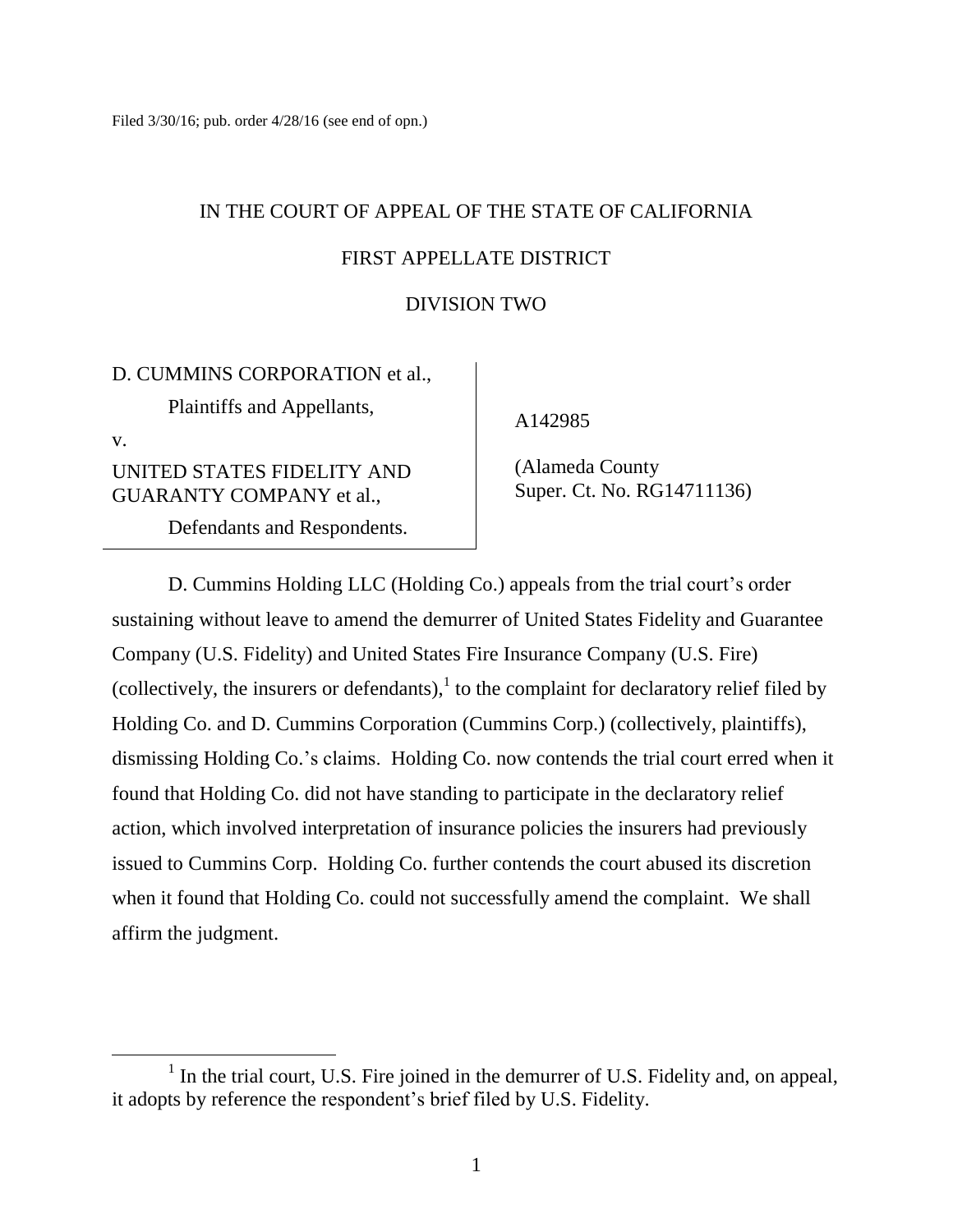#### **FACTUAL AND PROCEDURAL BACKGROUND**

The complaint in this matter alleged the following facts. Cummins Corp., a California corporation formerly known as Valley Asbestos Company, installed asbestos containing products in California, and had received hundreds of asbestos bodily injury claims, including many lawsuits, based on exposure to its asbestos containing materials. Cummins Corp. purchased 19 insurance policies issued by U.S. Fidelity between July 1, 1969 and January 1, 1987, and purchased four insurance policies issued by the predecessor to U.S. Fire between February 1, 1988 and January 1, 1992. These policies include "primary, umbrella, and or excess insurance policies," some of which "may be missing or only partially documented."

Holding Co. is a Delaware limited liability company, formed on January 17,  $2014<sup>2</sup>$  It is the parent and controlling shareholder of Cummins Corp.

On January 23, 2014, plaintiffs filed a complaint for declaratory relief against the insurers, in which they sought, in a single cause of action and pursuant to Code of Civil Procedure section  $1060$ ,<sup>3</sup> a "declaratory judgment that defendants are obligated to defend and/or indemnify Cummins [Corp.], in full, including, without limitation, payment of the cost of investigation, defense, settlement and judgment . . . , for past, present and future Asbestos Suits under each of the Policies triggered by the Asbestos Suits." Plaintiffs also sought additional, detailed declarations regarding the duties of the insurers with respect to asbestos actions against Cummins Corp. $4$  The complaint further alleged that the insurance companies "dispute the relief [plaintiffs] assert is available under the Policies.

 $\overline{a}$ 

 $2$  On June 12, 2015, we granted U.S. Fidelity's unopposed request for judicial notice of Holding Co.'s January 17, 2014 Certificate of Formation, filed with the Delaware Secretary of State.

<sup>&</sup>lt;sup>3</sup> All further statutory references are to the Code of Civil Procedure unless otherwise indicated.

<sup>&</sup>lt;sup>4</sup> In its opening brief, Holding Co. states that, "[i]n particular, declarations are sought as to the manner in which the policies' aggregate limits of liability apply, or do not apply, to the ongoing asbestos litigation against Cummins Corp."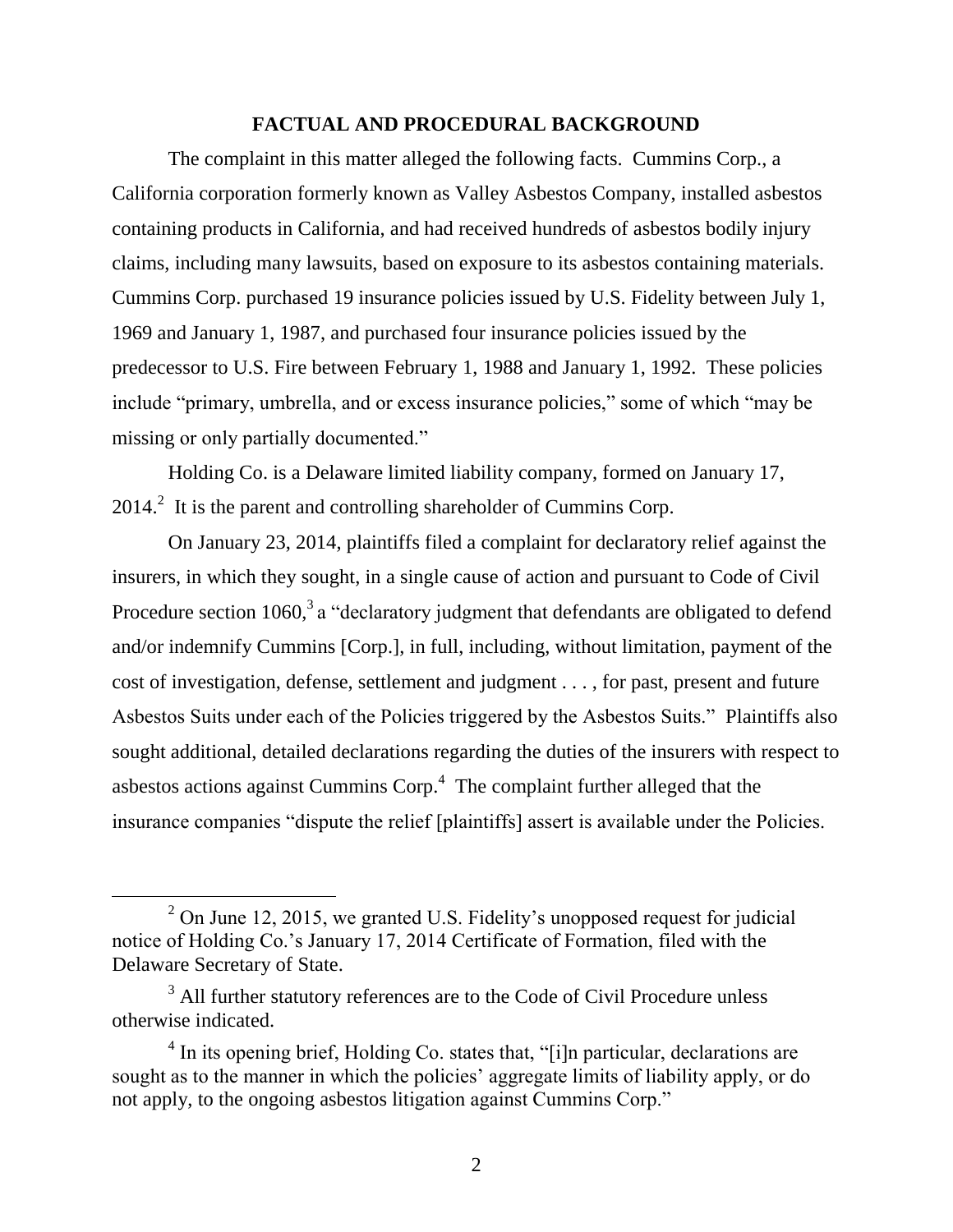Consequently, an actual and justiciable controversy exists between [plaintiffs] and defendants concerning defendants' respective obligations under their Policies."

On February 28, 2014, U.S. Fidelity removed the case to federal court, alleging that Holding Co. had been "fraudulently joined" as a plaintiff and that its citizenship should be ignored for diversity purposes. On May 28, 2014, the United States District Court found that complete diversity did not exist and that it therefore did not have subject-matter jurisdiction, requiring that the matter be remanded to the state trial court.<sup>5</sup>

On July 8, 2014, U.S. Fidelity demurred to Holding Co.'s cause of action for declaratory relief on the ground that it failed to state facts sufficient to constitute a cause of action, in that "[t]he Complaint is devoid of any allegation that [Holding Co.] is an insured under any of the insurance policies alleged in the Complaint or otherwise in privity with [U.S. Fidelity] and, consequently, [Holding Co.] lacks standing. . . ."

On September 3, 2014, the trial court sustained the demurrer without leave to amend, <sup>6</sup> explaining: "[U.S. Fidelity] asserts that the complaint fails to state sufficient

 $\overline{a}$ 

 $6$  The trial court first observed that, at the then current stage of the proceedings, it was "not clear how a demurrer lies, procedurally. However, [U.S. Fidelity], having answered the complaint, may move for judgment on the pleadings on the same grounds, under the same legal standards. Thus, the court addresses the merits." (See *IMO Development Corp. v Dow Corning Corp.* (1982) 135 Cal.App.3d 451, 457 ["a defendant may move for judgment on the pleadings on the ground that the complaint fails to state a legally cognizable cause of action"].) We presume the court was referring to the fact that U.S. Fidelity filed the demurrer more than 30 days after service of the complaint. (See § 430.40.)

<sup>&</sup>lt;sup>5</sup> In its order remanding the case, the district court stated: "Whether the owner of an insured corporation qualifies as an interested person under Section 1060 appears to be an unresolved question of California state law." After finding several cases cited by U.S. Fidelity inapplicable to the present circumstances, the court continued: "With no California authority interpreting the 'interested person' standard in this context, the court must conclude that whether the shareholder of an insured corporation has standing to sue the corporation's insurer for declaratory relief under Section 1060 is not a well-settled matter of California law." Because it was "not obvious according to California law that Plaintiffs fail to state a claim against [the insurers]," the district court declined to find fraudulent joinder, which precluded the court from ignoring Holding Co.'s presence in the case for diversity purposes. (Fn. omitted.)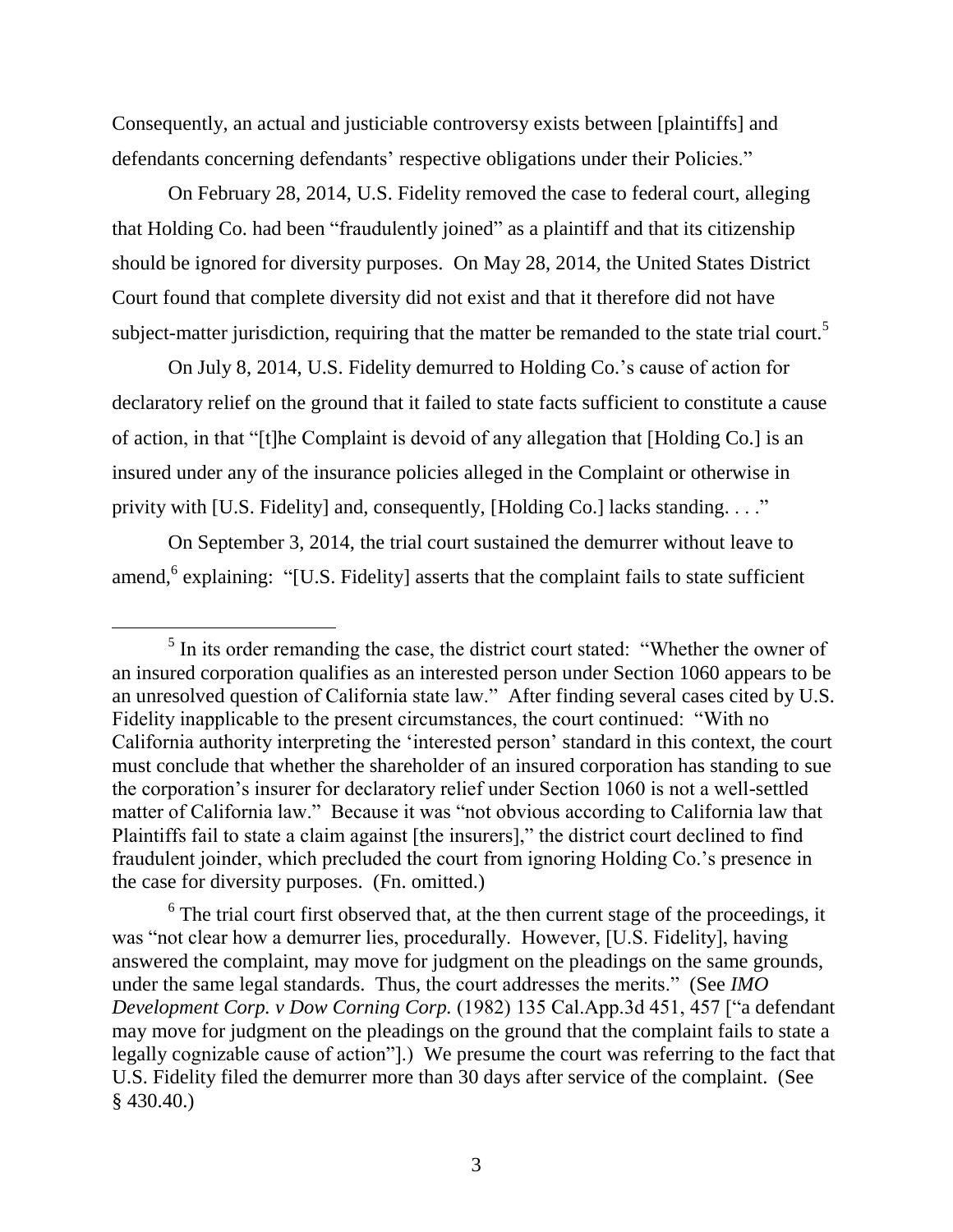facts as to the holding company plaintiff, [Holding Co.], for a claim for declaratory relief under [section] 1060. [U.S. Fidelity] argues that the complaint does not state that Holding Co. was an insured under any alleged insurance policies, state that it was an additional insured, or otherwise demonstrate privity with [U.S. Fidelity]. Rather, the complaint admits that the subsidiary, [Cummins Corp.], an installer of insulation, was the insured. [U.S. Fidelity] argues that Holding Co. cannot be 'interested' under a 'written instrument' as required by section 1060, and that there is no legal theory under [which] Holding Co[.] could assert any underlying claim against [U.S. Fidelity].

"The court agrees that Plaintiffs have not pleaded, and apparently cannot plead facts needed for Holding Co[.] to be a 'person interested under a written instrument' such that Holding Co[.] has standing to seek a declaration of its rights under such an instrument. [¶] While most of [U.S. Fidelity's] authorities are not on point, the court is somewhat persuaded, not just by the plain language of section 1060, but by dictum in *Otay Land Co. v. Royal Indem. Co.* (2008) 169 Cal.App.4th 556, which suggests that while section 1060 is broad, to have standing a party must show that it has some ... cognizable legal theory. . . .

"Plaintiffs have not demonstrated that they can amend to address this issue, and in light of the facts already pleaded, it would appear to be futile." The court then granted the joinder of U.S. Fire and dismissed Holding Co.'s claims.

On September 9, 2014, Holding Co. filed a notice of appeal.<sup>7</sup>

#### **DISCUSSION**

Holding Co. contends the trial court incorrectly concluded it did not have standing to participate in the declaratory relief action. Holding Co. further contends the court abused its discretion when it found that Holding Co. could not successfully amend the complaint.

 $7$  The declaratory relief action continues in the trial court, with Cummins Corp. and the insurers as parties.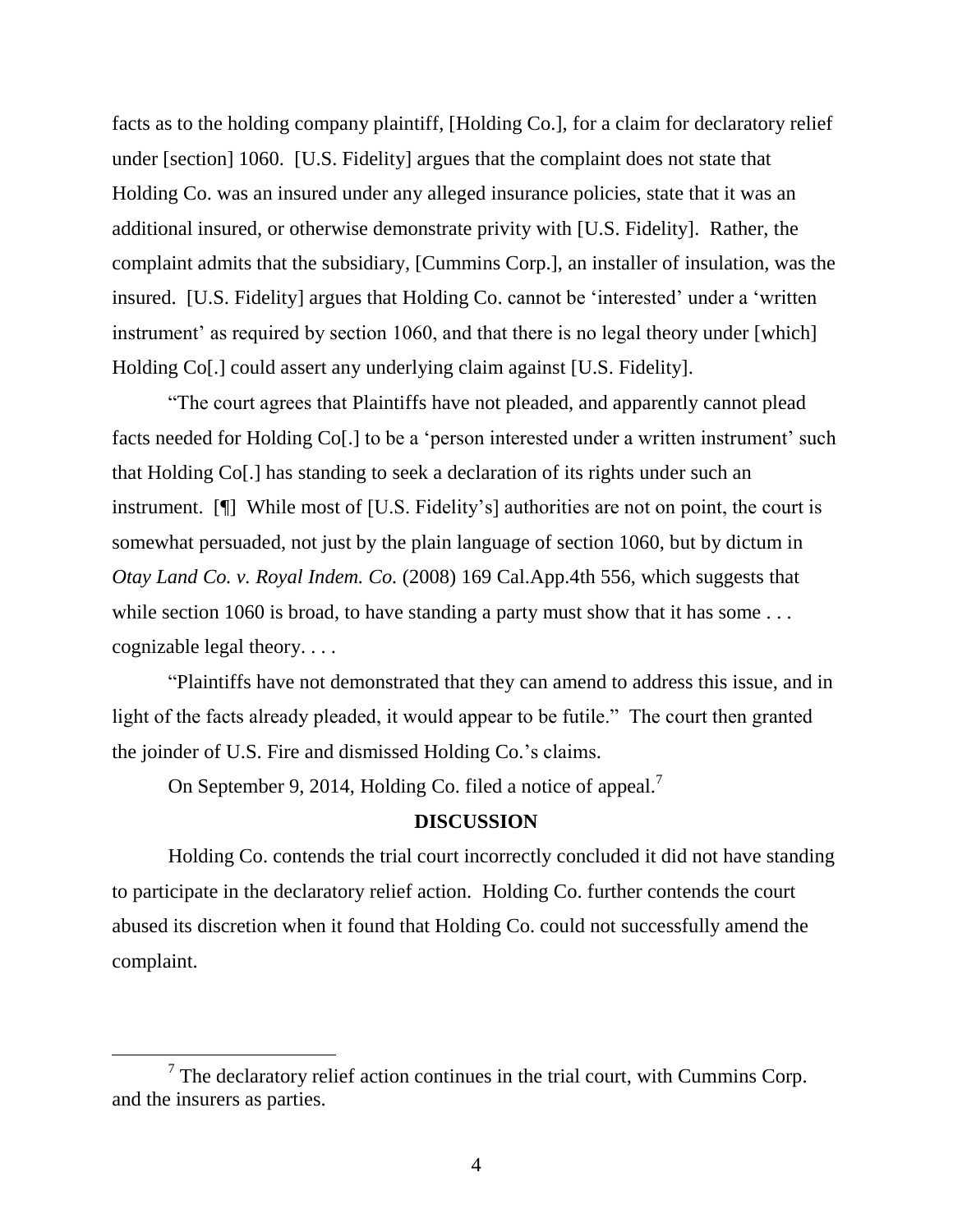"For purposes of analyzing the ruling on demurrer, we give the pleading a reasonable interpretation, reading it as a whole, its parts in their context, to determine whether sufficient facts are stated to constitute a cause of action or a right to the relief requested. [Citation.] If a demurrer was sustained without leave to amend, but the defect was curable by amendment, we would find an abuse of discretion in that ruling. However, if the order is correct as a matter of law, we would not reverse it. [Citation.]" (*Otay Land Co. v. Royal Indem. Co*., *supra*, 169 Cal.App.4th at pp. 561-562 (*Otay*), citing *Blank v. Kirwan* (1985) 39 Cal.3d 311, 318 (*Blank*).)

Section 1060 provides in relevant part: "Any person interested under a written instrument . . . or under a contract, or who desires a declaration of his or her rights or duties with respect to another, or in respect to, in, over or upon property . . . may, in cases of actual controversy relating to the legal rights and duties of the respective parties, bring an original action or cross-complaint in the superior court for a declaration of his or her rights and duties in the premises, including a determination of any question of construction or validity arising under the instrument or contract. He or she may ask for a declaration of rights or duties, either alone or with other relief; and the court may make a binding declaration of these rights or duties, whether or not further relief is or could be claimed at the time. . . ."

While section 1060's language "appears to allow for an extremely broad scope of an action for declaratory relief" (*Otay*, *supra*, 169 Cal.App.4th at p. 562), "an actual controversy that is currently active is required for such relief to be issued, and both standing and ripeness are appropriate criteria in that determination. [Citation.]" (*Id*. at p. 563.) "One cannot analyze requested declaratory relief without evaluating the nature of the rights and duties that plaintiff is asserting, which must follow some recognized or cognizable legal theories that are related to subjects and requests for relief that are properly before the court." (*Ibid*.) In the context of a demurrer, the court will evaluate "whether the factual allegations of the complaint for declaratory relief reveal that an actual controversy exists between the parties. [Citation.]" (*Id*. at p. 562.)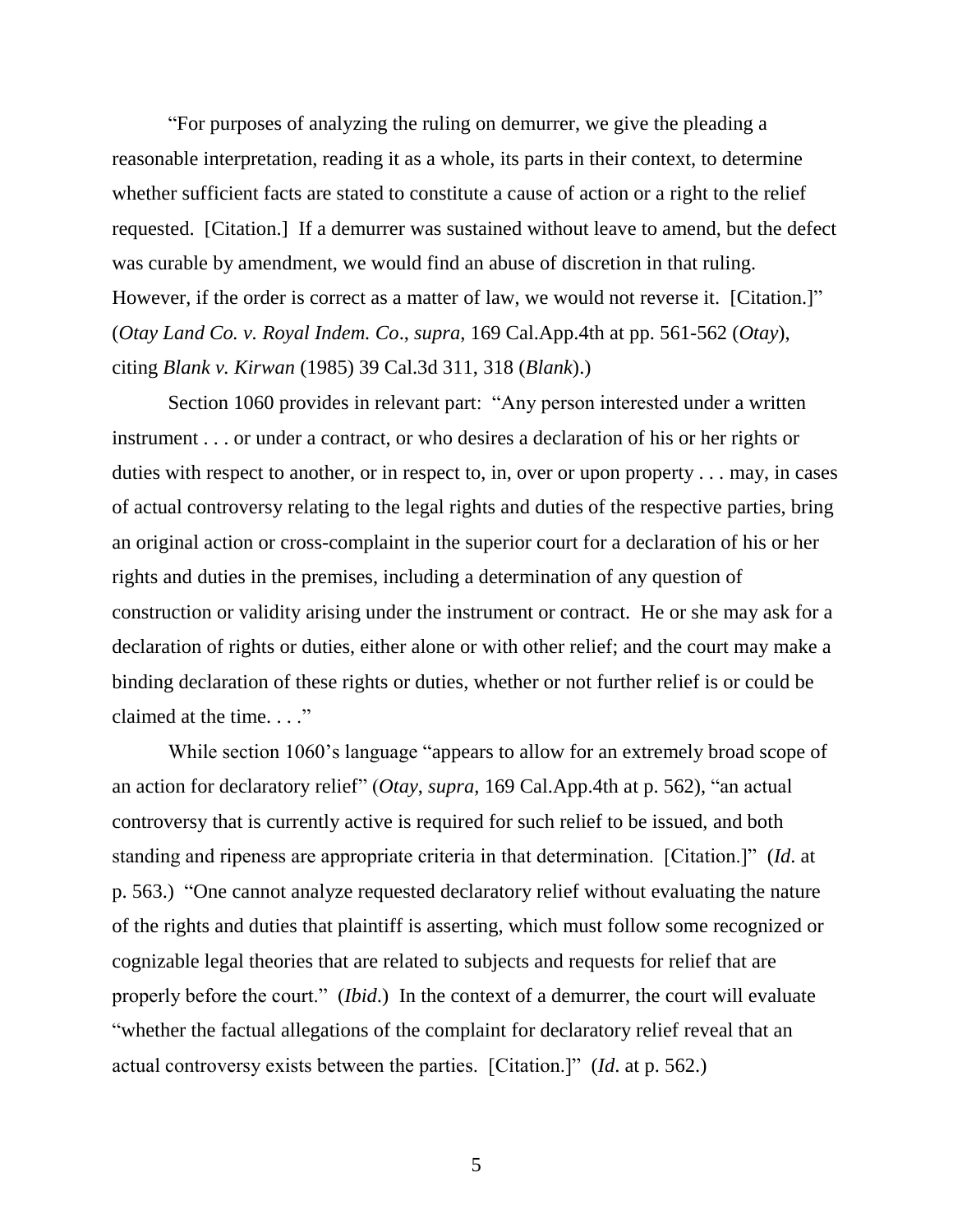In addition, under section 1061, "The court may refuse to exercise the power granted by this chapter in any case where its declaration or determination is not necessary or proper at the time under all the circumstances." Section 1060 must be read together with section 1061. (*Meyer v. Sprint Spectrum L.P*. (2009) 45 Cal.4th 634, 647.) The trial court's determination that a declaration is not necessary or proper in the circumstances is discretionary, subject to reversal only for an abuse of that discretion. (*Ibid.; Otay*, *supra*, 169 Cal.App.4th at p. 563.)

In *Otay*, the plaintiff was an owner of real property who brought a declaratory relief action against the liability insurer of the property's former owner regarding the insurer's anticipated coverage with respect to contamination problems at the property. (*Otay*, *supra*, 169 Cal.App.4th at p. 558.) The plaintiff admitted that it did "not fit into the usual categories for establishing it has standing to sue, in light of its lack of contractual privity with the insurer (e.g., such exceptions exist where the third party plaintiff has a judgment against the insured, or where the insurer has sued the third party in its own right for declaratory relief, or where there was an assignment by the insured of its rights under the policy to the third party)." (*Id.* at p. 565; accord, *Royal Indemnity Co. v. United Enterprises, Inc.* (2008) 162 Cal.App.4th 194, 211 (*Royal*) [earlier related case relied on by *Otay* court].) The plaintiff nonetheless argued that it had standing to bring a declaratory relief action against the insurer of a policyholder on the ground "that declaratory relief should be 'expansively' allowed." (*Otay*, at p. 565*.*) The appellate court disagreed, explaining that section 1060 "has never been interpreted as no longer requiring appropriate standing to seek declaratory relief . . . ." (*Otay*, at p. 565.) The court therefore held that the trial court had properly sustained the defendant insurer's demurrer without leave to amend because the plaintiff could not plead sufficient facts to establish it had standing to sue the insurer to determine the applicability of the former owner's insurance. (*Id*. at pp. 558, 567-568.)

In the present case, Holding Co., like the plaintiff in *Otay*, asserts that it is an interested person under section 1060, despite the fact that it is not a party to or directly affected by the insurance policies that are the subject of the declaratory relief action, and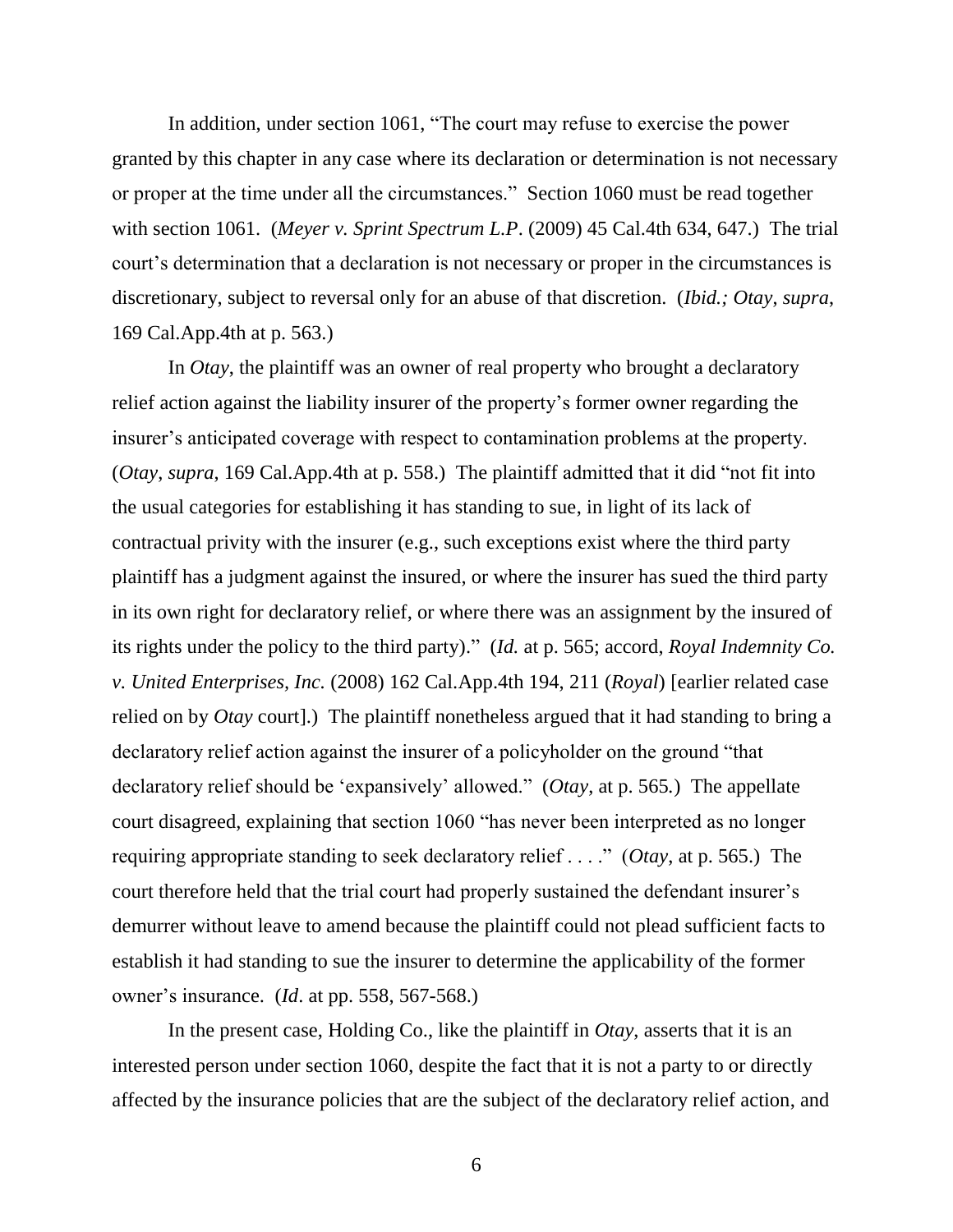despite the fact that it does not otherwise fit into any of the categories of exceptions to the requirement of contractual privity. (*Otay*, *supra*, 169 Cal.App.4th at p. 565.) Holding Co. maintains that it nonetheless has a "practical interest in the proper interpretation of Cummins Corp.'s insurance policies given its relationship to, and its central role in the pursuit of those insurance assets." Holding Co. further claims that it "is, most importantly the sole entity responsible for managing the affairs of Cummins Corp., including making decisions as to litigation strategy, resolution and settlement." (See *City of Santa Monica v. Stewart* (2005) 126 Cal.App.4th 43, 60 ["Standing is measured not just by a plaintiff's stake in the resolution of an action, but by the force with which it presents its case"]; see also *California Water & Telephone Co. v. Los Angeles County* (1967) 253 Cal.App.2d 16, 22-23 ["One who invokes the judicial process does not have 'standing' if he, or those whom he properly represents, does not have a real interest in the ultimate adjudication because the actor has neither suffered nor is about to suffer any injury of sufficient magnitude reasonably to assure that all of the relevant facts and issues will be adequately presented"].) Therefore, according to Holding Co., it is "[a]ny person interested under a written instrument . . . or under a contract, or who desires a declaration of his or her rights or duties with respect to another" for purposes of participating in a declaratory relief action against the insurers. (§ 1060.)

This argument is not persuasive. While Holding Co. may, as it says, have a "practical interest" in the success of Cummins Corp.'s litigation with the insurers by virtue of its relationship with the corporation, it has not shown how that indirect interest—no matter how enthusiastic it may be (see *City of Santa Monica v. Stewart*, *supra*, 126 Cal.App.4th at p. 60)—translates into "a legally cognizable theory of declaratory relief." (*Otay*, *supra*, 169 Cal.App.4th at p. 562; see *Royal*, *supra*, 162 Cal.App.4th at p. 212 ["Only abstract rights and interests have been asserted by [appellant], and they are too indirect, remote, and consequential"].) Rather, as the trial court found, it is the corporation itself that has a direct interest in the interpretation of the policies in question.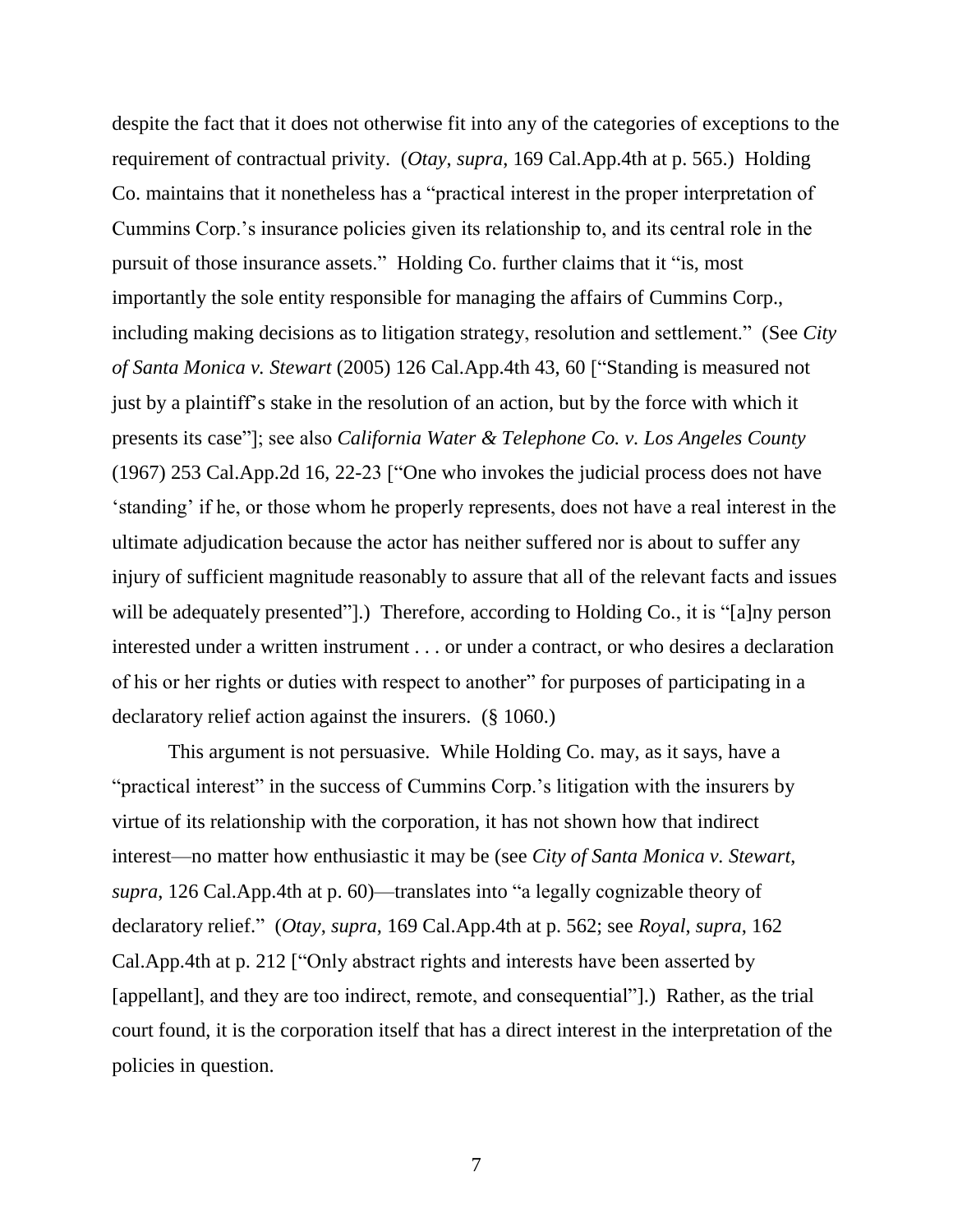It is also notable that California courts have held that a corporation's shareholders generally do not have standing to sue the corporation's insurer. For example in *Seretti v. Superior Nat. Ins. Co.* (1999) 71 Cal.App.4th 920, 922-924 (*Seretti*), the sole shareholders of a corporation filed a cross-complaint against the corporation's workers' compensation insurance carrier, alleging bad faith. The appellate court affirmed the trial court's sustaining of the carrier's demurrer, explaining: "In accordance with the overwhelming weight of authority, we affirm the trial court's ruling on appellants' lack of standing to assert a claim against the corporation's insurer. [¶] . . . Ignoring a corporation's separate existence is a rare occurrence, particularly where it is the shareholders who seek to pierce its veil, and the courts will do so only 'to prevent a grave injustice.'. . . The corporation itself, as named insured, can pursue its own rights, and the shareholders will profit indirectly. [¶] Individuals are free to operate their business in their own names and accept all its debts and liabilities as their own. Having elected to avail themselves of the benefits of the corporate structure, as appellants did here, they cannot be heard to complain of their inability to take personal advantage of a right belonging to the corporation alone." (*Id.* at p. 931; accord, *C & H Foods Co. v. Hartford Ins. Co.* (1984) 163 Cal.App.3d 1055, 1068 [no abuse of discretion in sustaining demurrers without leave to amend to claims of two 50 percent shareholders who alleged bad faith and negligent infliction of emotional distress by corporation's insurer, where neither shareholder was an insured or a beneficiary under policy].)

Holding Co. attempts to distinguish *Seretti* and *C & H Foods Co.*, observing that those cases involved causes of action for bad faith insurance practices, whereas, here, Holding Co. is requesting declaratory relief under section 1060. The principles discussed in those cases are nonetheless relevant to this declaratory relief action in which Holding Co. has presented no additional facts or legal authority showing that it has standing as Cummins Corp.'s controlling shareholder to pursue a declaratory relief action against Cummins Corp.'s insurers. (See *Fladeboe v. American Isuzu Motors, Inc.* (2007) 150 Cal.App.4th 42, 55 [sole shareholder did not have standing to seek declaratory relief on behalf of corporation, except in a derivative action].) Holding Co. formed a limited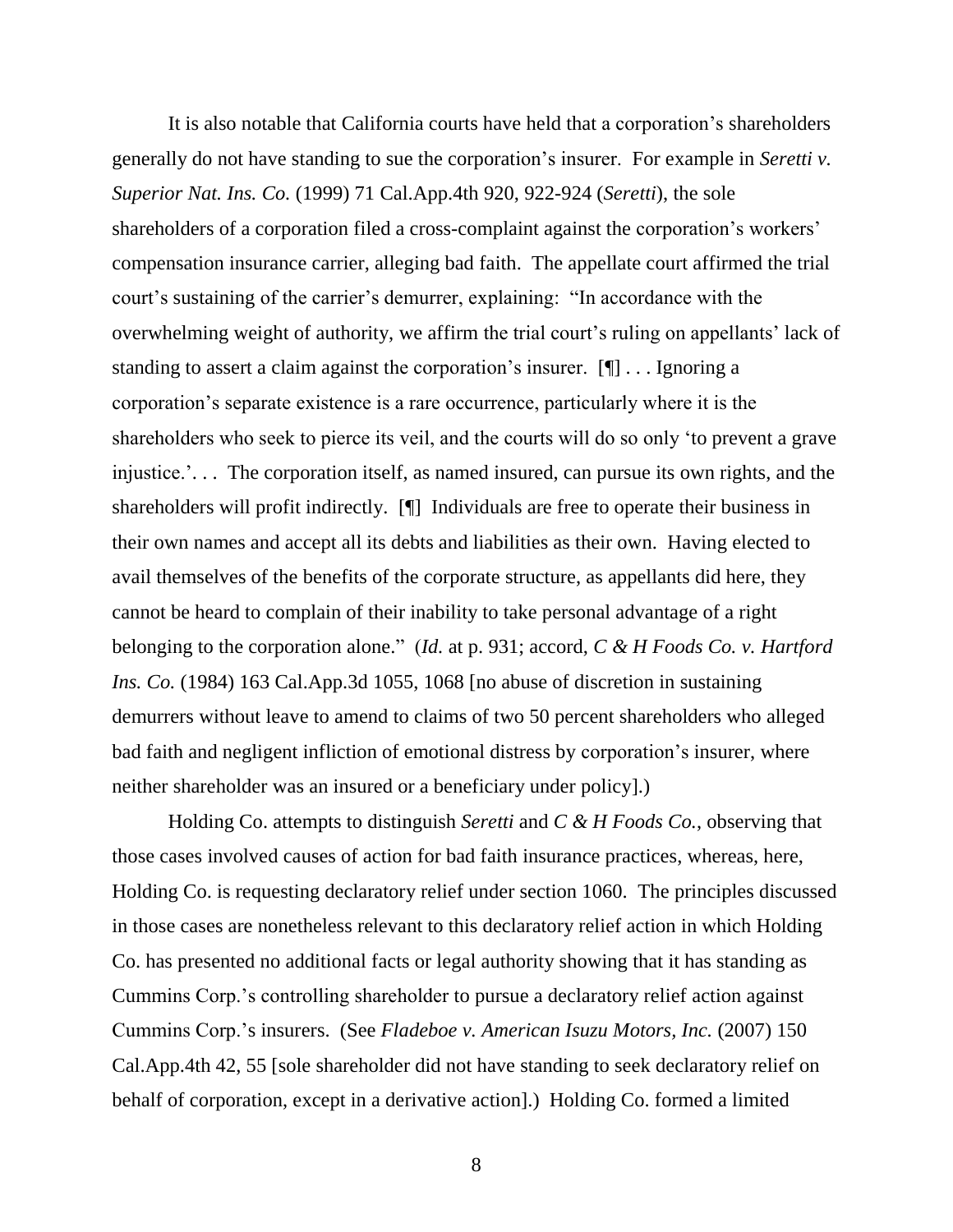liability company making it the controlling shareholder of Cummins Corp. just days before the present action was filed. Cummins Corp., however, remains the named insured, which "can pursue its own rights, and [Holding Co.] will profit indirectly." (*Seretti*, *supra*, 71 Cal.App.4th at p. 931.) Holding Co. claims its involvement is needed to pursue the action and obtain a declaration of the rights and duties both of the insurers and of Cummins Corp., which has no assets of its own. The evidence, however, shows that the action continues in the trial court despite dismissal of Holding Co. from the case. $8$ Hence, Holding Co. has not shown that its participation in the declaratory relief action is necessary " 'to prevent a grave injustice.' " (*Seretti*, at p. 931; cf. *California Water & Telephone Co. v. Los Angeles County, supra, 253 Cal.App.2d at pp. 22-23.)*<sup>9</sup>

Holding Co. relies on several cases for the proposition that a party can have sufficient interest in a matter to bring a declaratory relief action even though it is not directly affected by the contract or regulation that is the subject of the action. (See *Olson v. Toy* (1996) 46 Cal.App.4th 818, 824-825 [decedent's heirs had standing to maintain an action for declaratory relief regarding validity of decedent's trust even though they were

 <sup>8</sup> We take judicial notice of the Alameda County Superior Court's Register of Actions, showing continuing case management activity in this matter. (See Evid. Code, § 452, subd. (d)(1) [judicial notice may be taken of "[r]ecords of . . . any court of this state"]; *Blank*, *supra*, 39 Cal.3d at p. 318 [in reviewing sufficiency of a complaint against a general demurrer, we " 'consider matters which may be judicially noticed' "].)

<sup>9</sup> Holding Co. also attempts to distinguish *Seretti* by citing *Mycogen Corp. v. Monsanto Co.* (2002) 28 Cal.4th 888, 899-900, in which the California Supreme Court referred to a comment in the Restatement Second of Judgments, which provides: "When a plaintiff seeks solely declaratory relief, the weight of authority does not view him as seeking to enforce a claim against the defendant. Instead, he is seen as merely requesting a judicial declaration as to the existence and nature of a relation between himself and the defendant." (Rest.2d Judgments, § 33, com. c, p. 335.) The context of the discussion in that case, however, was whether a judgment granting a party's request for declaratory relief and specific performance of a contract precluded, under the doctrine of res judicata, that party's subsequent suit for damages for breach of that same contract, a question not relevant to the issue before us in this case. (*Seretti*, at p. 897.) Moreover, Holding Co. has not shown that there exists "a relation between [it] and the defendant [s]" pursuant to which a declaratory judgment would be warranted.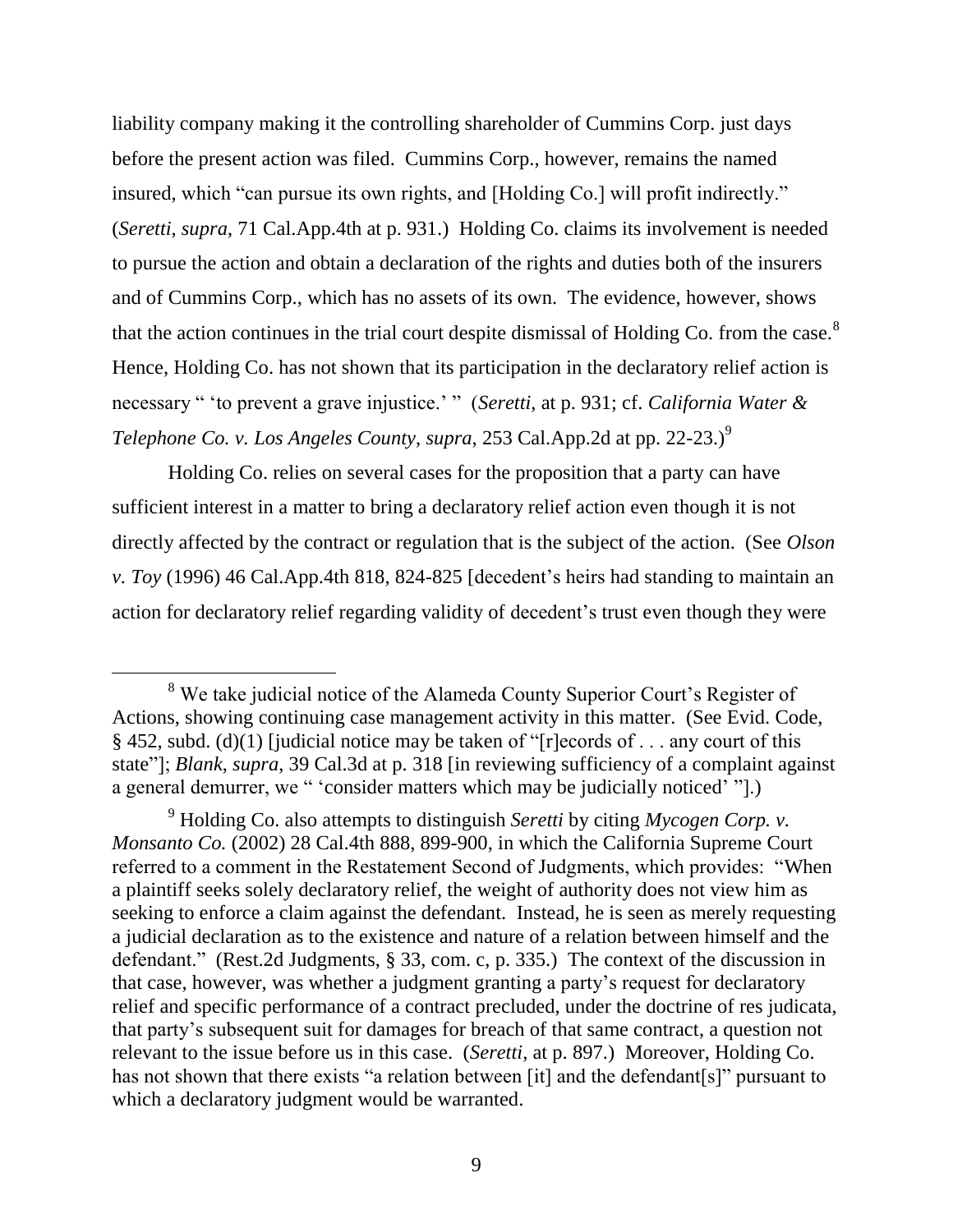not beneficiaries of trust, since question of trust's validity directly affected their legal rights to property under decedent's will]; *Sperry & Hutchinson Co. v. California State Board of Pharmacy* (1966) 241 Cal.App.2d 229, 233 [plaintiff, a trading stamp vendor who had contracts with 900 pharmacists for sale of its trading stamps was an interested person under section 1060 for purposes of declaratory relief action regarding a regulation that, if enforced, would deprive plaintiff of benefit to be derived from such contracts]; *General Ins. Co. v. Whitmore* (1965) 235 Cal.App.2d 670, 673-675 [insurer, which had sought a declaratory judgment regarding its rights and liabilities under insurance policy with respect to intentional acts of insured's son, could join as parties those allegedly injured by insured's son to determine proportionate contribution due each claimant if recovery of damages were later ordered].) These cases are plainly distinguishable in that all of the parties included in the declaratory relief actions had a legal interest in, or would be directly affected by, any interpretation of the terms of the insurance policies or regulation in question. As we have discussed, Holding Co. has not alleged any facts or legal theory giving it more than an indirect interest in the policies at issue. (*Royal*, *supra*, 162 Cal.App.4th at p. 212; see also *Otay*, *supra*, 169 Cal.App.4th at p. 562.)

Likewise, the present matter is not comparable to the cases cited by Holding Co. in support of its argument that an actual controversy exists between it and the insurers. (See, e.g., *McClain v. Octagon Plaza, LLC* (2008) 159 Cal.App.4th 784, 800 [tenant's declaratory relief claim against landlord adequately alleged controversy regarding tenant's obligations to pay rent under lease].) Again, Holding Co. has not demonstrated the existence of an actual controversy between it and the insurers. Hence, the only proper parties to this declaratory relief action are Cummins Corp. and the insurers.

In conclusion, given that Holding Co., the controlling shareholder of Cummins Corp., does not have a contractual relationship with the insurers and is not otherwise interested in the contract between the corporation and the insurers (see § 1060), the trial court acted within its discretion when it concluded that a declaration of Holding Co.'s rights was "not necessary or proper at the time under all of the circumstances." (§ 1061.) In addition, because Holding Co. has not shown that there is a reasonable possibility it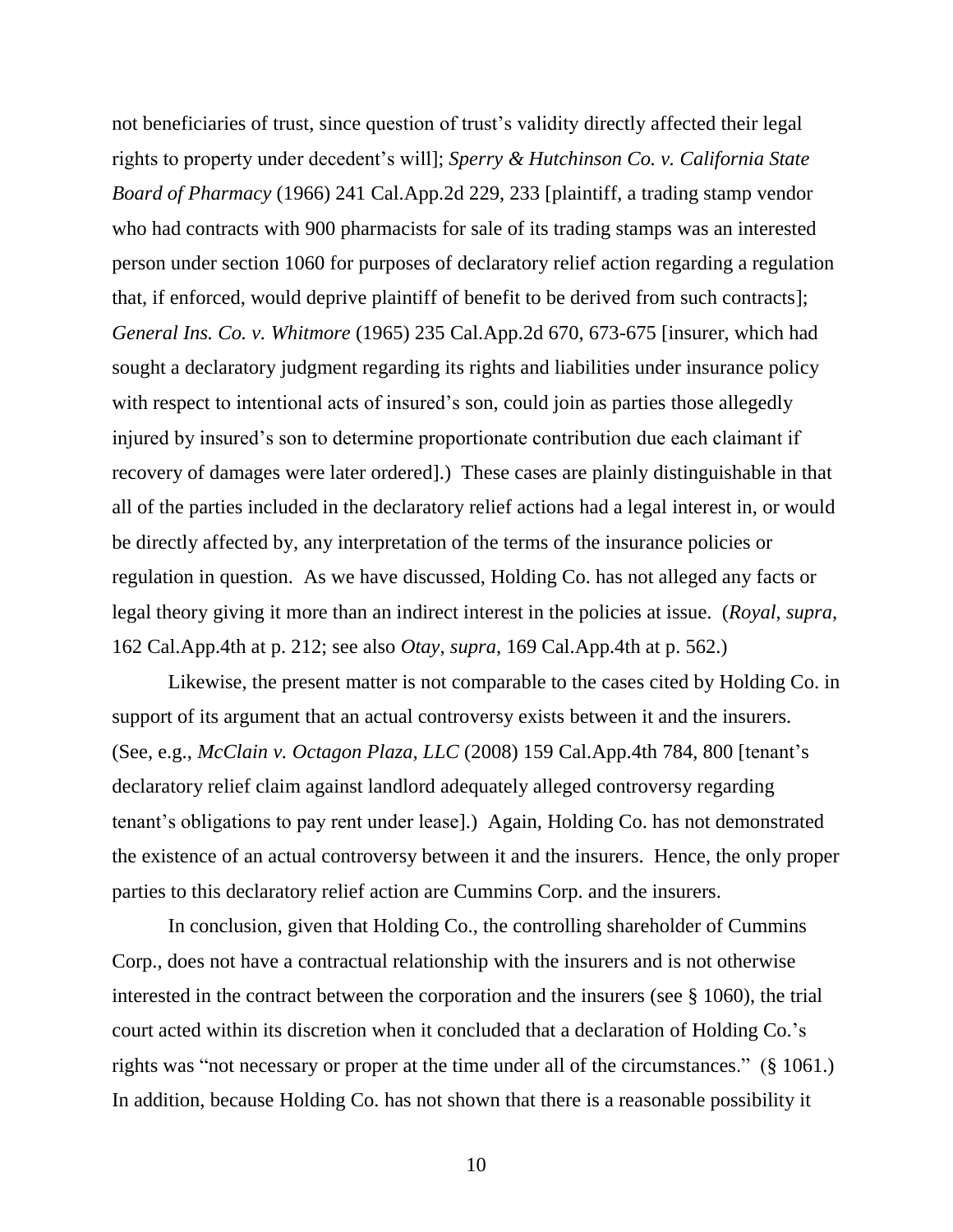could amend the complaint to plead facts showing that it is a "person interested under a written instrument" or demonstrated the existence of an "actual controversy relating to the legal rights and duties" of it and the insurers (§ 1060), the court did not abuse its discretion when it sustained the demurrer without leave to amend. (See *Blank*, *supra*, 39 Cal.3d at p. 318; *Otay*, *supra*, 169 Cal.App.4th at pp. 561-562.)

# **DISPOSITION**

The judgment is affirmed. Costs on appeal are awarded to defendants U.S. Fidelity and U.S. Fire.

Kline, P.J.

\_\_\_\_\_\_\_\_\_\_\_\_\_\_\_\_\_\_\_\_\_\_\_\_\_

We concur:

Richman, J.

\_\_\_\_\_\_\_\_\_\_\_\_\_\_\_\_\_\_\_\_\_\_\_\_\_

\_\_\_\_\_\_\_\_\_\_\_\_\_\_\_\_\_\_\_\_\_\_\_\_\_

Stewart, J.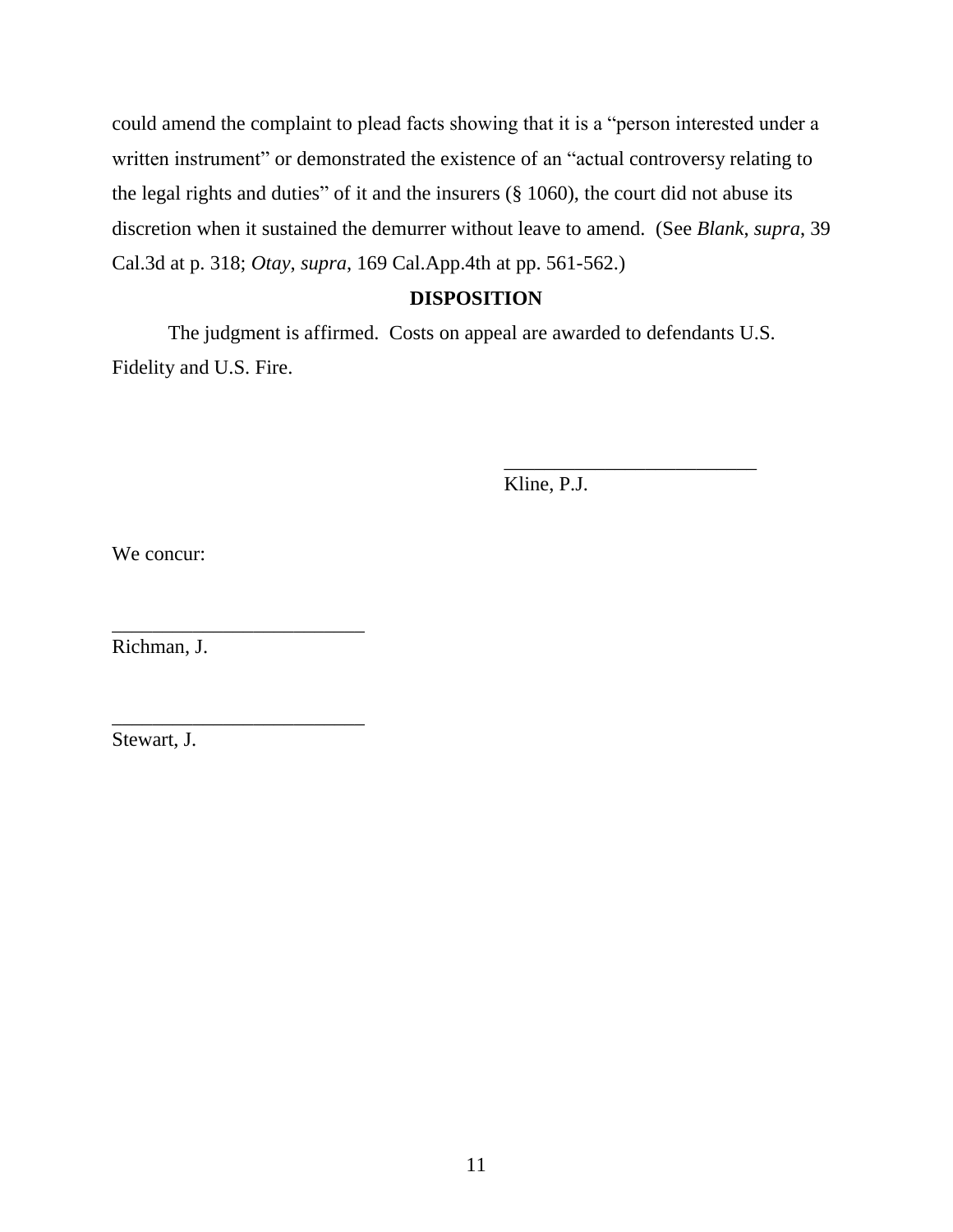# **CERTIFIED FOR PUBLICATION**

# IN THE COURT OF APPEAL OF THE STATE OF CALIFORNIA

# FIRST APPELLATE DISTRICT

#### DIVISION TWO

D. CUMMINS CORPORATION et al.,

Plaintiffs and Appellants,

v.

UNITED STATES FIDELITY AND GUARANTY COMPANY et al.,

Defendants and Respondents.

# **THE COURT**:

A142985

 (Alameda County Super. Ct. No. RG14711136)

# **ORDER CERTIFYING OPINION FOR PUBLICATION**

The opinion in the above-entitled matter filed on March 30, 2016, was not certified for publication in the Official Reports. For good cause, the request for publication is granted.

Pursuant to California Rules of Court, rules 8.1120 and 8.1105(b), the opinion in the above-entitled matter is ordered certified for publication in the Official Reports.

| $\overline{\phantom{a}}$<br>-<br>-- |  |
|-------------------------------------|--|
|-------------------------------------|--|

Kline, P.J.